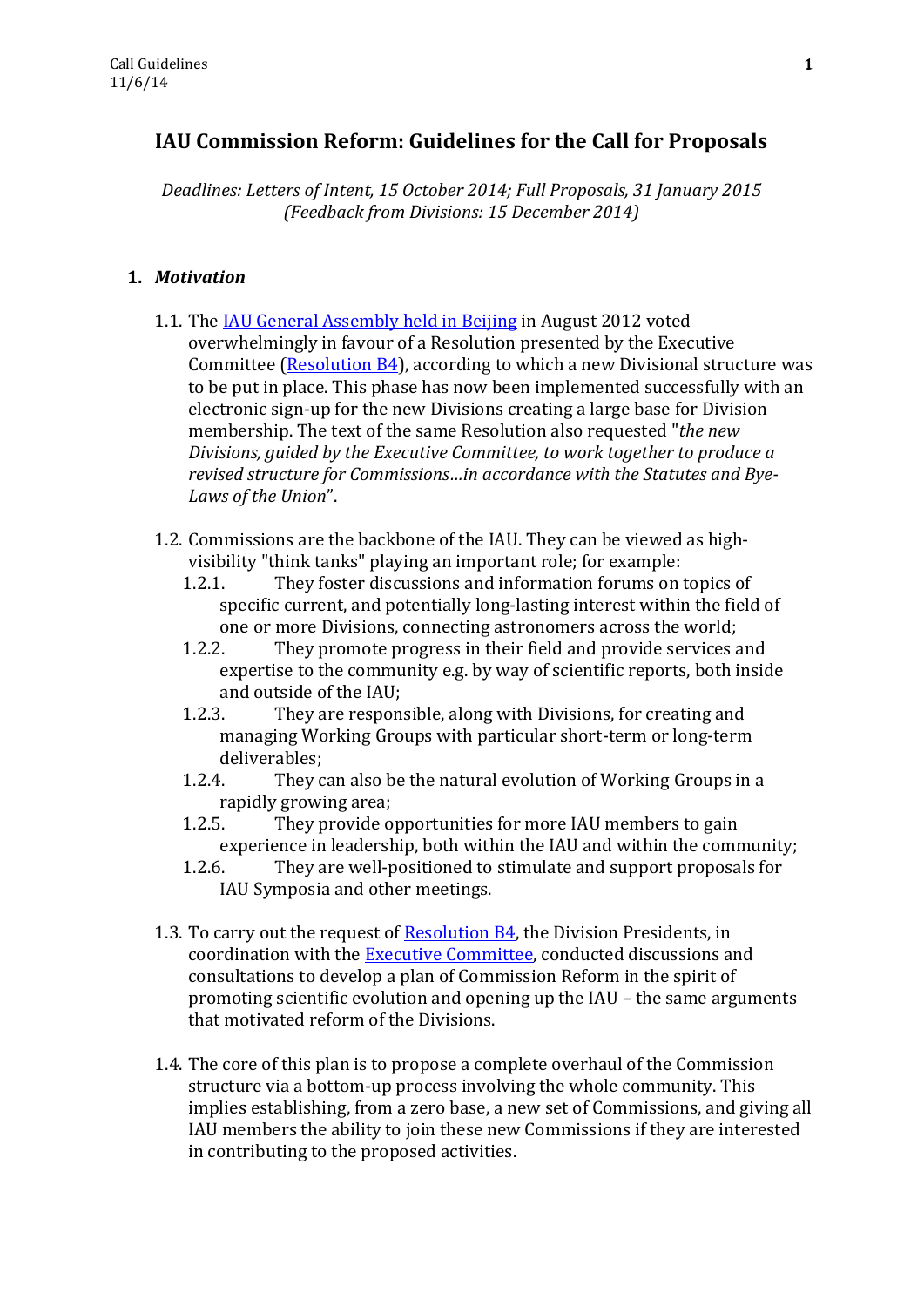- 1.5. This plan starts by a Call for Proposals for Commissions, and ends with the Executive Committee simultaneously terminating all current Commissions and establishing the new ones during the Honolulu 2015 General Assembly.
- 1.6. Therefore, existing Commissions will need to respond to the Call and join the call alongside newly proposed Commissions. For the approval process they shall be considered as new Commissions, on par with the newly proposed Commissions.
- 1.7. The background for Commission Reform and its main stages has been publicized on May 15, 2014 in the IAU web pages: http://www.iau.org/news/announcements/detail/ann14008/).

The main milestone deadlines until the next General Assembly can be found on the IAU home page: http://www.iau.org/administration/events/

## **Here we focus on the first stage, the Call for Proposals and guidelines on how to propose Commissions and to complete the on-line web form [URL].**

## **2.** *Framework for Proposing Commissions*

- 2.1. Commissions will serve IAU members by focussing on a science or science and technology area smaller than a Division but larger than that of a Working Group. They should not be restricted to a particular small group, and, once established, it will be easy for members to join and leave them.
- 2.2. The new Commissions will be created for a minimum of six years. All Commissions will be reviewed every three years, in advance of a General Assembly, under the purview of the Executive Committee , and renewed or terminated by the Executive Committee held in conjunction with that General Assembly. A review of greater depth will be conducted after three triennia (i.e., nine years after their creation).
- 2.3. Cross-disciplinary/cross-Division Commissions are encouraged and will be accommodated within the IAU structure.

#### **3.** *Relations with Divisions and Organizing Committees*

- 3.1. Commissions will fall into one of three categories in their relationship to Divisions:
	- 3.1.1. *"Regular Commissions":* hosted by a single Division,
	- 3.1.2. *"Inter-Division Commissions":* hosted by a Primary Division but simply affiliated to others, and
	- 3.1.3. *"Cross-Division Commissions"*: fully cross-disciplinary, to the extent of being hosted by more than one Division on equal footing.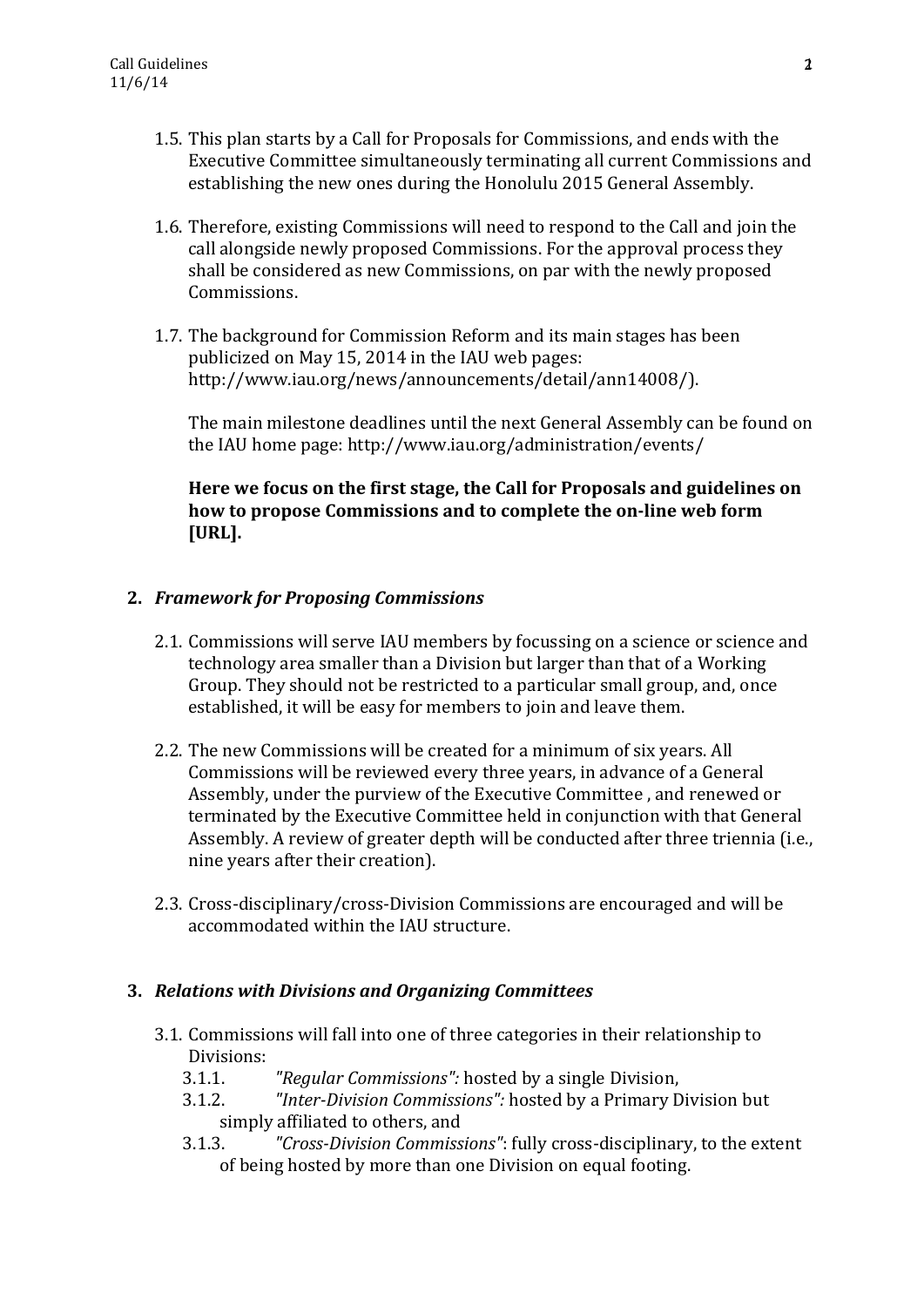- 3.2. The separation between categories (3.1.2) and (3.1.3) is closely related to level of involvement within Division Steering Committees (DSC; item 3.4).
- 3.3. To allow head room for further new Commissions within the medium term, for the 2014 Call for Proposals the Proposal Recommendation Committee (see item 5.1) is expected to recommend to the Executive Committee a maximum of six Commissions from categories (3.1.1) and (3.1.2) above for any single Division, although it reserves the right to accept a higher number. The number from category (3.1.3) is uncapped.
- 3.4. Commissions are ex-officio represented in the DSC(s) of the Division(s) hosting the Commission, according to the following rules:
	- 3.4.1. In the case of a "Regular Commission", hosted by a single Division, the Commission is represented by its President;
	- 3.4.2. In the case of an Inter-Division Commission, the Commission is represented at the DSC of the Primary Division (but not at the others), by its President;
	- 3.4.3. In the case of a Cross-Division Commission, the Commission will have different ex-officio representatives on the DSCs of each host Division, as decided by the Organizing Committee of the Commission (see item 3.5; e.g., the President in one Division, the Vice-President in another, etc.). A condition of acceptance the Cross-Division status is that the Proposal Recommendation Committee (item 5.1) agrees that such multiple DSC representation is justified.
- 3.5. A Commission Organizing Committee (OC) is required to hold an election every three years (with the Commission Vice-President (CVP) normally becoming CP and some committee members rotating off). Consecutive-term membership of the OC is limited to two terms (six years). The total number of OC members is 4-8, depending on the size of the Commission (Bye-Laws Sec. VI.22a).
	- 3.5.1. For the Commissions proposed in 2014, a first estimate of the size of the Commissions, hence of the potential OC membership, will be given by an indicative poll, taken before the deadline for the submission of Full Proposals (see below item 6.2). The "founding" OC members (i.e. proposers of the Commissions, 1 Chair + up to 3 co-proposers) will not be subject to election, but, after approval of the Commission, elections will be held for a number of complementary, at-large members . Their number must be given in the proposal and agreed by the Proposal Recommendation Committee.
	- 3.5.2. When appointing at-large candidates for election, Organizing Committees must consider an appropriate career-stage balance in addition to geographical/gender balance.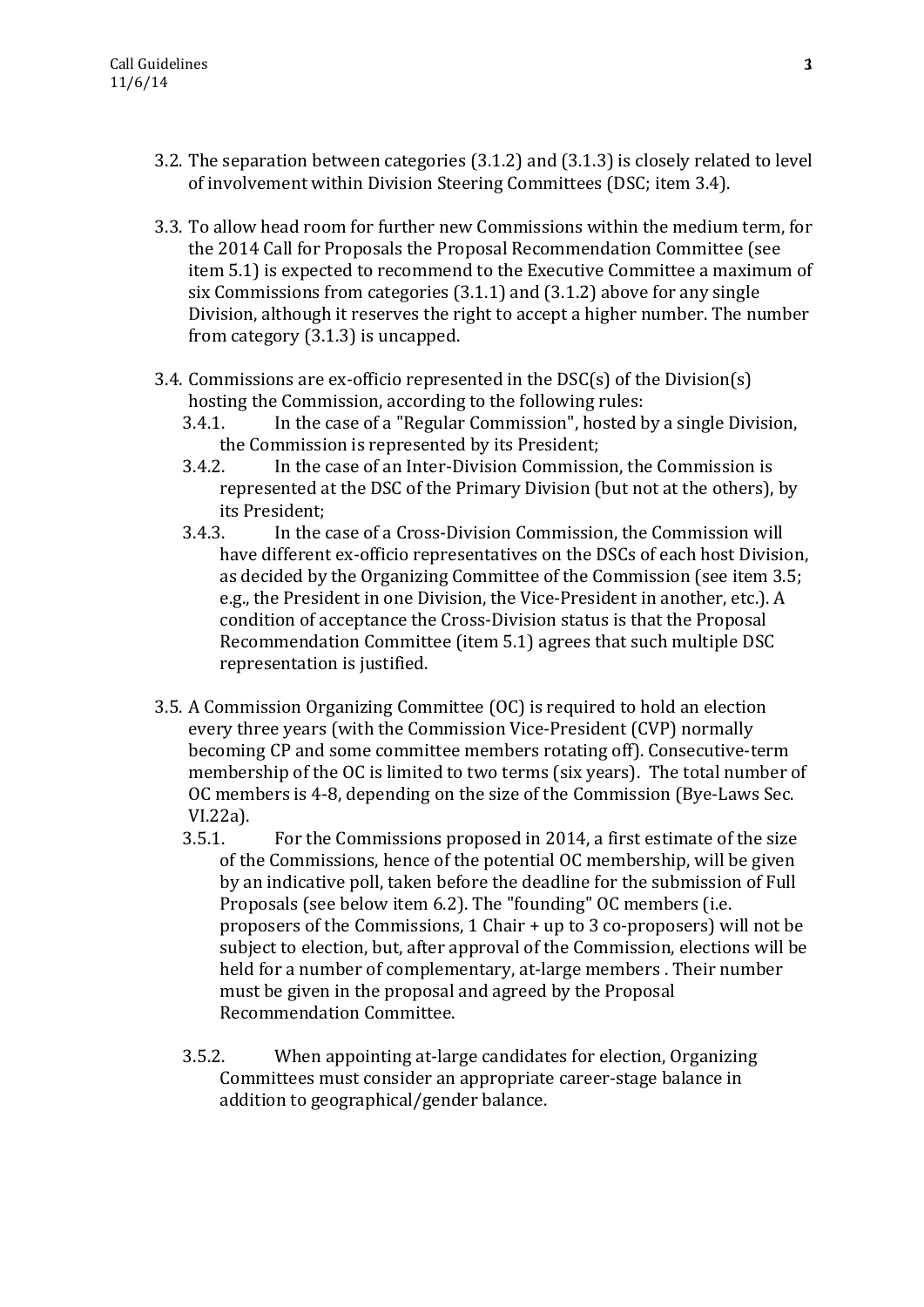## **4.** *Implications on Working Groups*

- 4.1. Working Groups come in two categories: "Division Working Groups" (created directly by Divisions), and "Commission Working Groups" (created by Commissions with the approval of Divisions, see below, Sect. 4.3).
- 4.2. Therefore, Division Working Groups, being affiliated directly to Divisions, are not part of the present Commission Reform process. For them, the procedure of confirming or terminating Working Groups at each General assembly will take place at Honolulu according to the normal procedure.
- 4.3. More precisely, according to the Bye-Laws (Sect. VI.24), " With the approval of the Division, a Commission may establish Working Groups to study welldefined scientific issues and report to the Commission. *Unless specifically reappointed by the same procedure, such Working Groups cease to exist at the next following General Assembly."* This procedure concerns all Working Groups, whether they are Division Working Groups or Commission Working Groups, independently of their date of creation, and does not involve the Executive Committee.
- 4.4. Therefore, following Bye-Law VI.24, Commission Working Groups will be automatically terminated at the Honolulu General Assembly, together with the Commissions that created them. In addition, the Working Rules (Sect. X.44) stipulate that the Organizing Committee [of a Commission] must make a recommendation before the General Assembly concerning the future of the Commission, and in particular: *If a continuation is proposed, a plan for the activities of the next triennium should be presented, including those of any Working Groups which the Commission proposes to maintain during that period.* In other words, the Proposal for Commissions may include plans for maintaining, or changing the existing Working Groups. If a Commission is approved, then the creation of these Working Groups will be "pre-approved" and can take place as soon as this Commission is established, i.e., immediately after the General Assembly.
- 4.5. However, the implementation of special Working Groups mentioned in the Proposal (like long-term, "functional" groups), while "pre-approved" in principle, may require more detailed discussions with the relevant Division(s) after the General Assembly.
- 4.6. More generally, it may be recalled that the process for the creation of Working Groups, mentioned in Sect. 4.3 above, can take place at any time at the initiative of Commissions. Therefore, a newly created Commission can decide (after the General Assembly) to create Working Groups that were not included in the Proposal, but in this case their creation will have to follow the normal procedure, i.e., be subject to the approval of the relevant Division(s).
- 4.7. The above sections are meant to emphasize that reflecting on the future of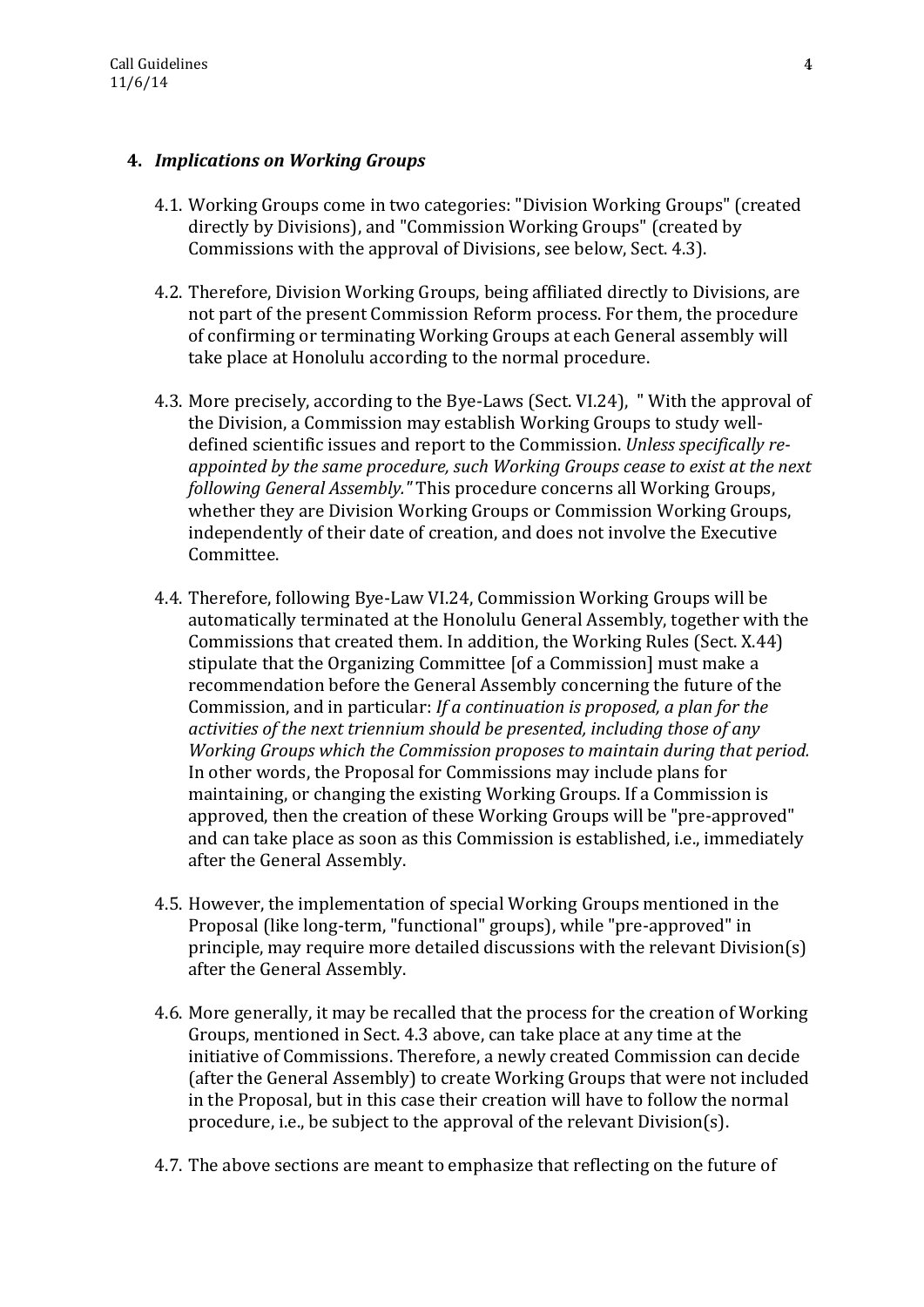existing Commission Working Groups must be an integral part of the Commission reform process. It is therefore of the utmost importance that Commissions conduct internal discussions with their Working Groups very early in the preparation of Proposals.

- 4.8. These discussions can be conducted very openly, since there are many possibilities of evolution for Commission Working Groups. For instance, if a Commission proposes to be re-created, its Proposal can include some, or all (or none) of its present Working Groups. Or if it chooses to evolve into a different Commission, since its current Working Groups will be automatically terminated , the Proposal may include plans for the creation of new Working Groups, which may be identical to, or different from, the existing ones. Or the Working Groups themselves may decide to approach a different Commission or a proposed new Commission, based for instance on the posted Letters of Intent. In all cases, the relevant Working Groups will have to be formally created after the General Assembly.
- 4.9. Similarly, Inter-Commission Working Groups should conduct discussions with their relevant parent Commissions to decide on their future.
- 4.10. Experienced Working Groups may want to evolve on their own and opt to propose becoming new Commissions (and possibly propose to create new Working Groups).

#### **5.** *Commission Approval Process*

- 5.1. Based on the Full Proposals, new Commissions will be initially ranked by the Steering Committees of the Division(s) they have expressed the wish to join. The separate Division Steering Committee recommendations will then be reviewed by a panel (the Proposal Recommendation Committee) consisting of the Division Presidents and of the IAU Vice-Presidents, chaired by the IAU President-elect. This panel will make a final set of recommendations for approval to the Executive Committee by 31 March 2015.
- 5.2. The criteria for approval will be based on scientific excellence, innovative ideas, broad geographical distribution of astronomers active in this area, quality of proposed activities and other services to the community and/or to society, timeliness of topic, and fulfilment of roles such as those outlined in Sect.. 1.2.

#### **6.** *Proposal submission process: Letters of Intent vs. Full Proposals*

6.1. Proposal submission will be in two phases: Letters of Intent (deadline 15 October 2014), followed by Full Proposals (deadline 31 January 2015). The Letters of Intent are mandatory to submit Full Proposals.